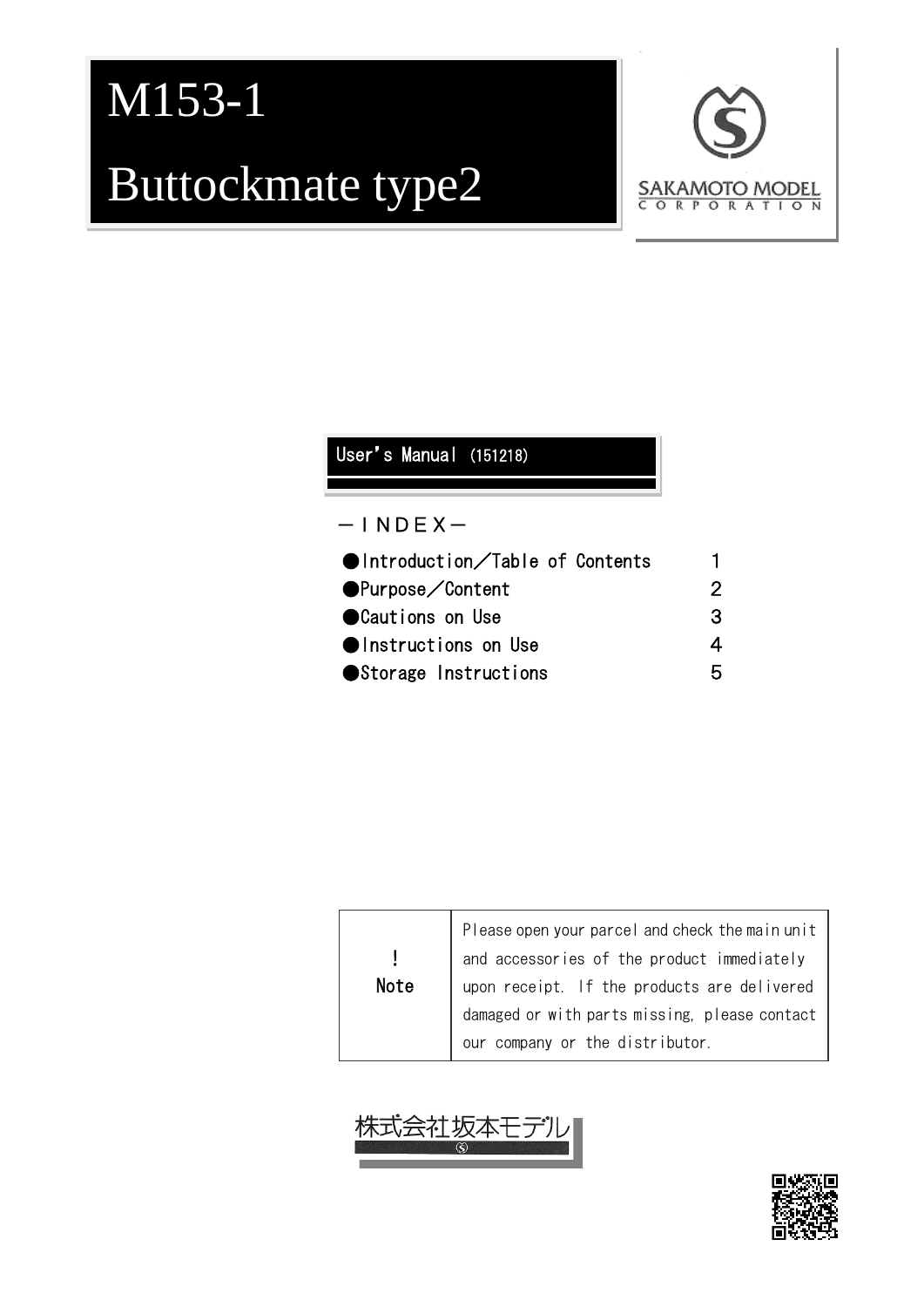Thank you for purchasing our product, "Buttockmate type2."

Read this user's manual carefully in order to use the product for a long time appropriately.

This product is closely checked before factory shipment. However, when this product arrives, open it soon, and check if anything on the main unit and accessories are missing or broken.

#### Table of contents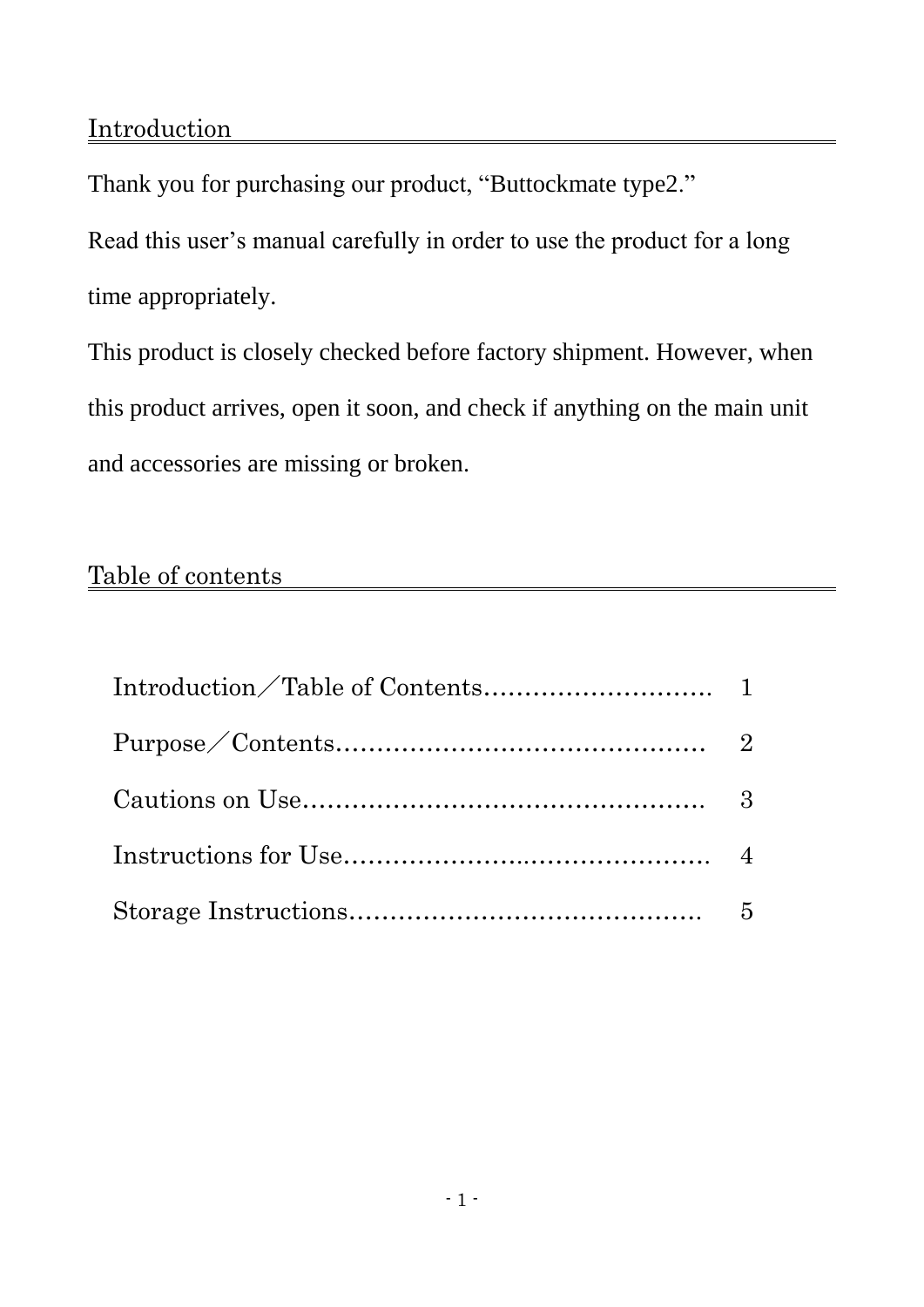#### Purpose

This product is used to perform the following injection training:

1) Evaluates correct intramuscular gluteus injection

(Hochstetter's point and Clarke's points)

#### Contents

- 1) Injection simulator
- 2) Training belt Qty. 1
- 3) Batteries (AA alkaline batteries) Qty. 2 (1 set)
- 4) Draining syringe Qty. 1
- 5) Drain bag Qty. 1

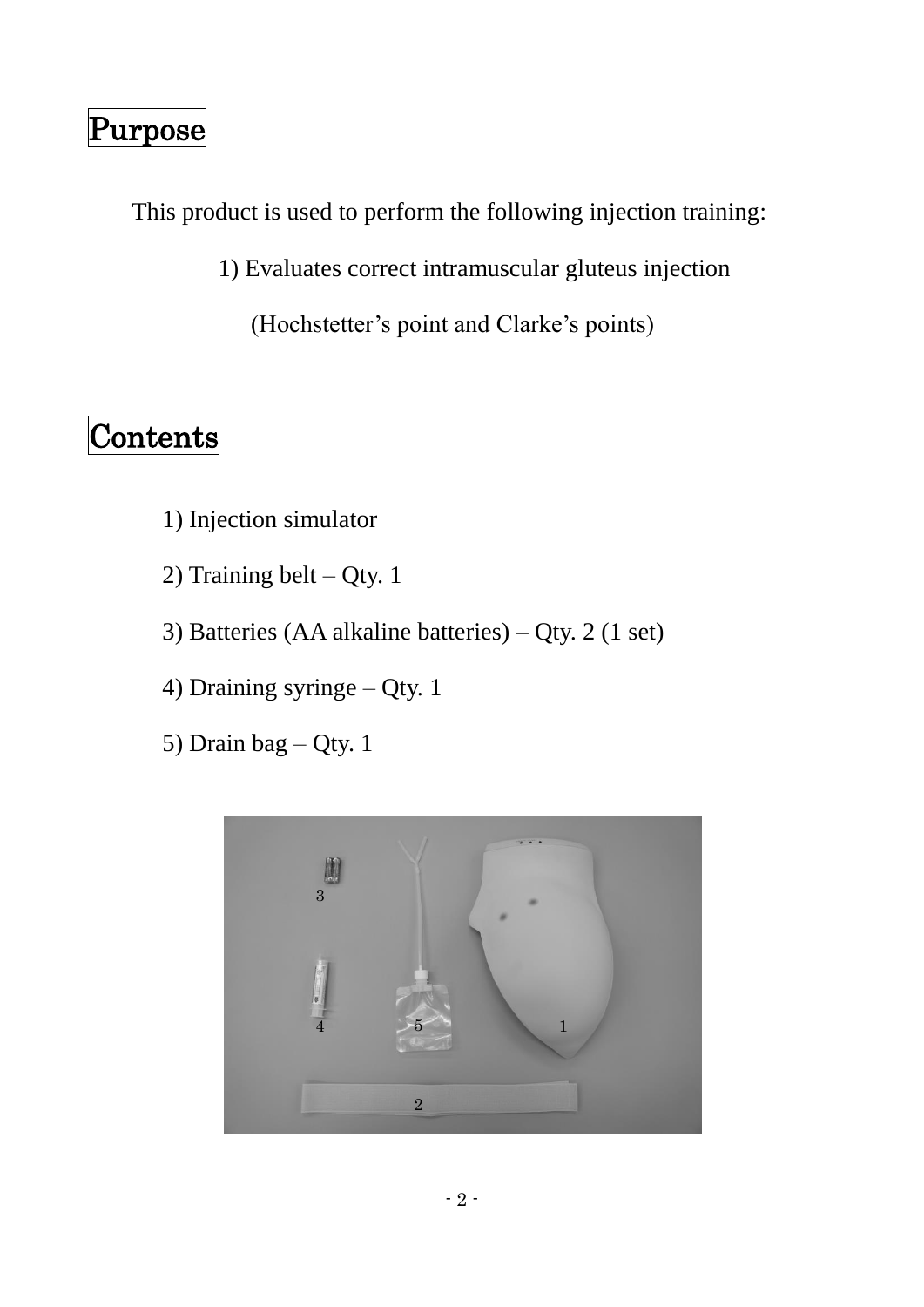#### **Cautions on Use**

- 1) Use new needle tips when performing injection training with this product. Otherwise, it may damage the product or cause malfunction.
- 2) Only use water (tap water) when training with this product. Do not use any other solutions besides water.
- 3) Pouring water is allowed only when the green lamp is lit. In the other cases, never pour water.
- 4) Use the two AA size alkaline batteries. Make sure that the positive and negative sides on the batteries are inserted correctly. Replace the batteries with new ones when the buzzer sound becomes weak or when the indicator light fades.
- 5) When using this product for training purposes, conduct the training in pairs with one person playing the role of the patient and wearing the simulator.
- 6) If the product gets dirty, use kitchen detergent or soap on a soft cloth to remove the dirt or stain. Do not use solvents such as benzine, thinner or polishing powder.
- 7) Handle this product with care because it is fragile and may break if dropped.
- 8) This product does not support practicing the injection technique locating the upper outer quadrant of the buttock. (This product can be used with "Buttockmate" M153.)
- 9) If a defect or problem with the product is discovered during use, stop using the product immediately and contact Sakamoto Model or an authorized dealer.
- 10) This product is a simulator capable of supporting advanced medical training. However, Sakamoto Model does not guarantee the same results during actual treatment.
- 11) Please note that the specifications of this product may be changed without prior notice in order to make improvements to the product.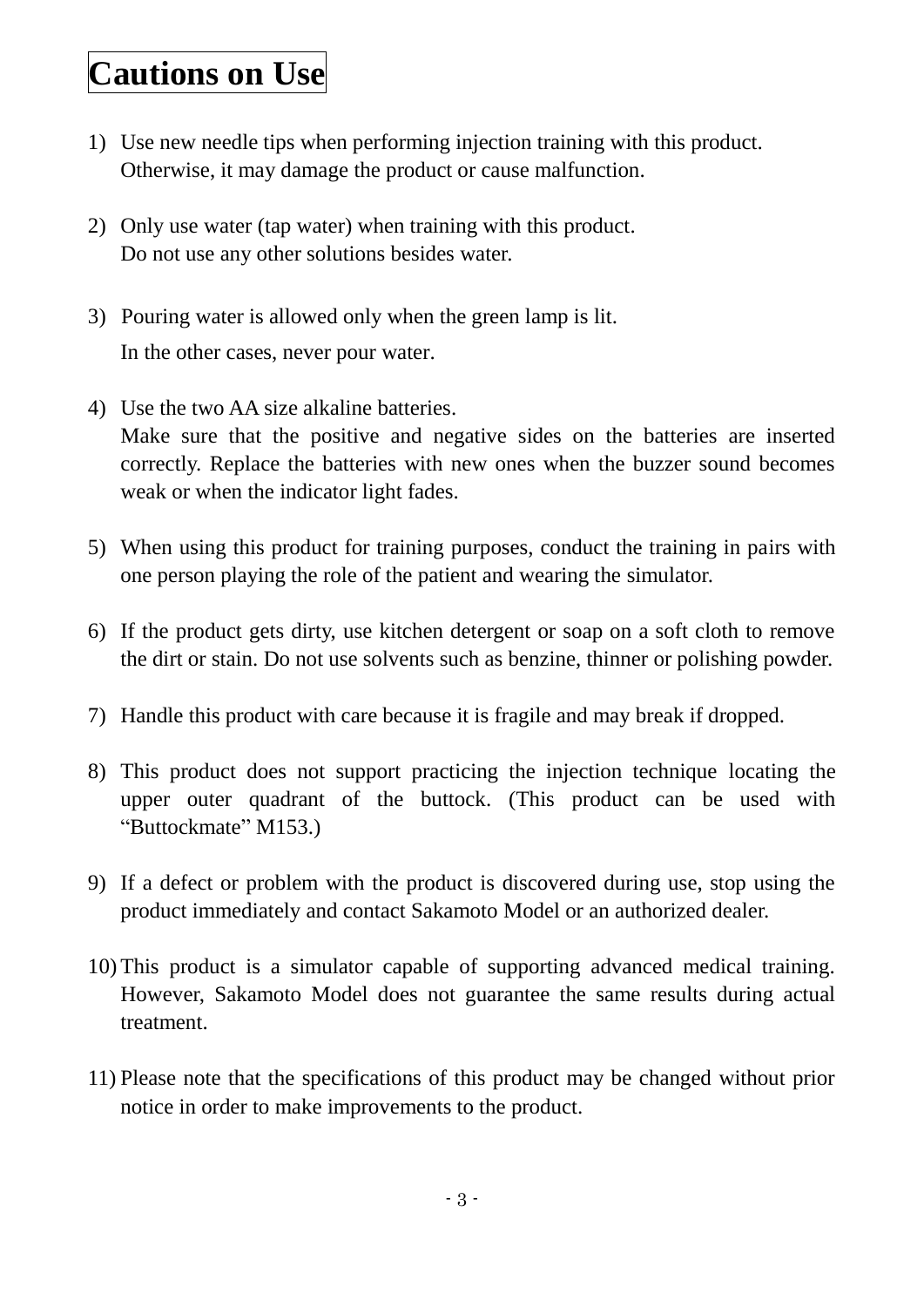## **Instructions for Use**

- 1) To begin, attach the drain bag to drainage outlet on the simulator.
- 2) Insert the batteries into the simulator.
- 3) Turn the simulator's power switch on.
- 4) Fit the training belt onto the waist of the patient or model.
- 5) Fit the simulator onto the person playing the role of patient aligning it with the greater trochanter.
- 6) Only use water (tap water) when training with this product. Do not use any other solutions besides water.

Pouring water is allowed only when the green lamp is lit.

In the other cases, never pour water.

- 7) Use this product to carry out training.
- 8) The built-in indicator light and buzzer evaluate whether the intramuscular gluteus injection was performed correctly or not.

 • The green indicator light turns on when the injection is performed at the correct site, including the proper depth.

 • The red indicator light flashes and the buzzer sounds if the injection is performed at the wrong site.

• Both the red and green indicator lights flash and the buzzer sounds if the injection is performed at the correct site but too deeply.

- 9) After training with this product, remove the drain bag from the base and dispose of the water inside the bag before storing.
- 10) When necessary, use the draining syringe to completely discharge the water, for example, any water drops that remain inside the tube.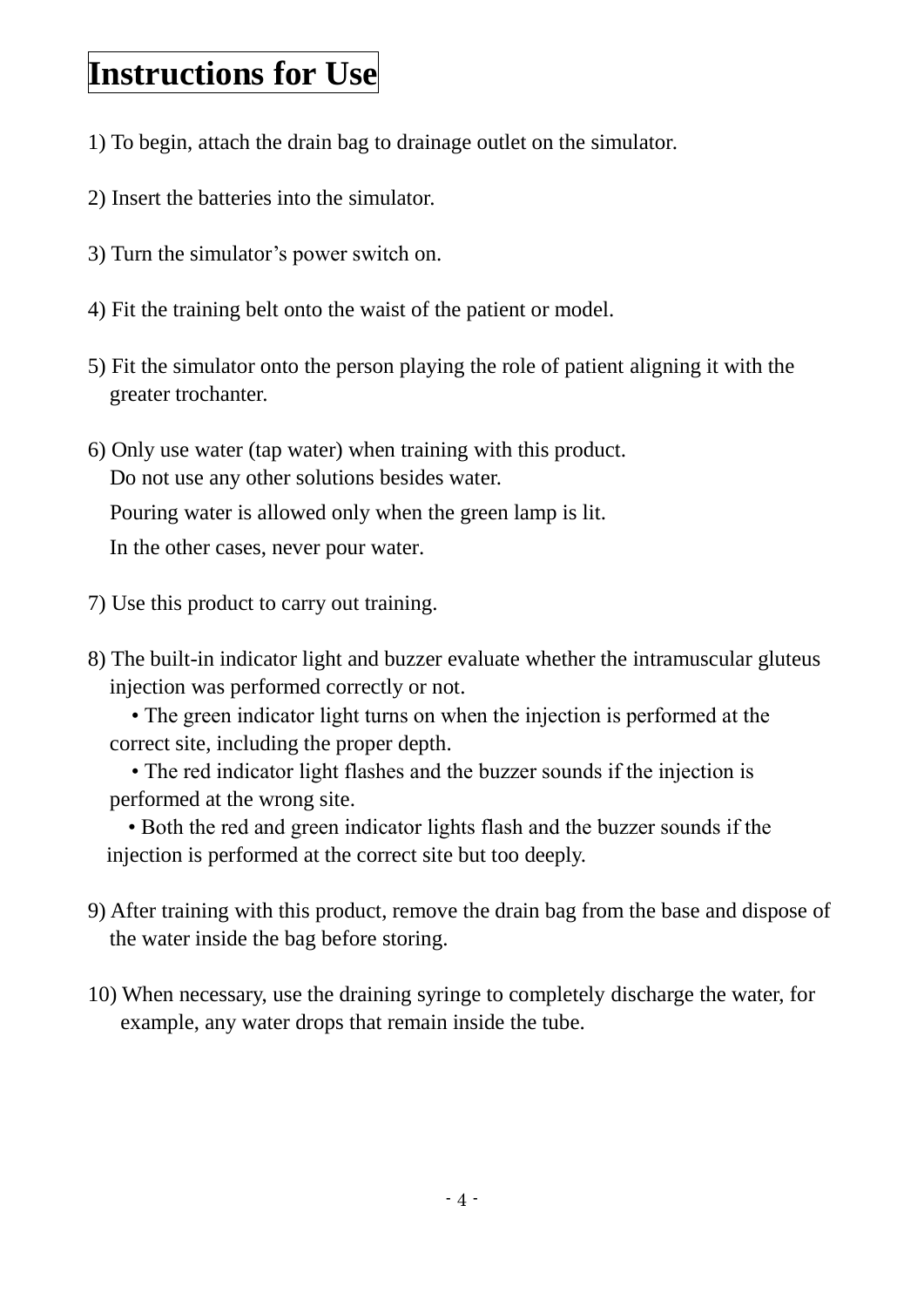## **Storage Instructions**

- 1) Most of the water will have been discharged after disposing of the water inside the drain bag. However, if you are concerned about any moisture that remains inside the drain tube, the draining syringe can be used to remove it. Thereafter, store the product with the buttocks facing upwards.
- 2) Avoid storing the product in direct sunlight or in locations with high temperature and humidity.
- 3) Always remove the batteries when storing the simulator. Be careful when storing because if the batteries are not removed during storage, the batteries could corrode and prevent the power from turning on.